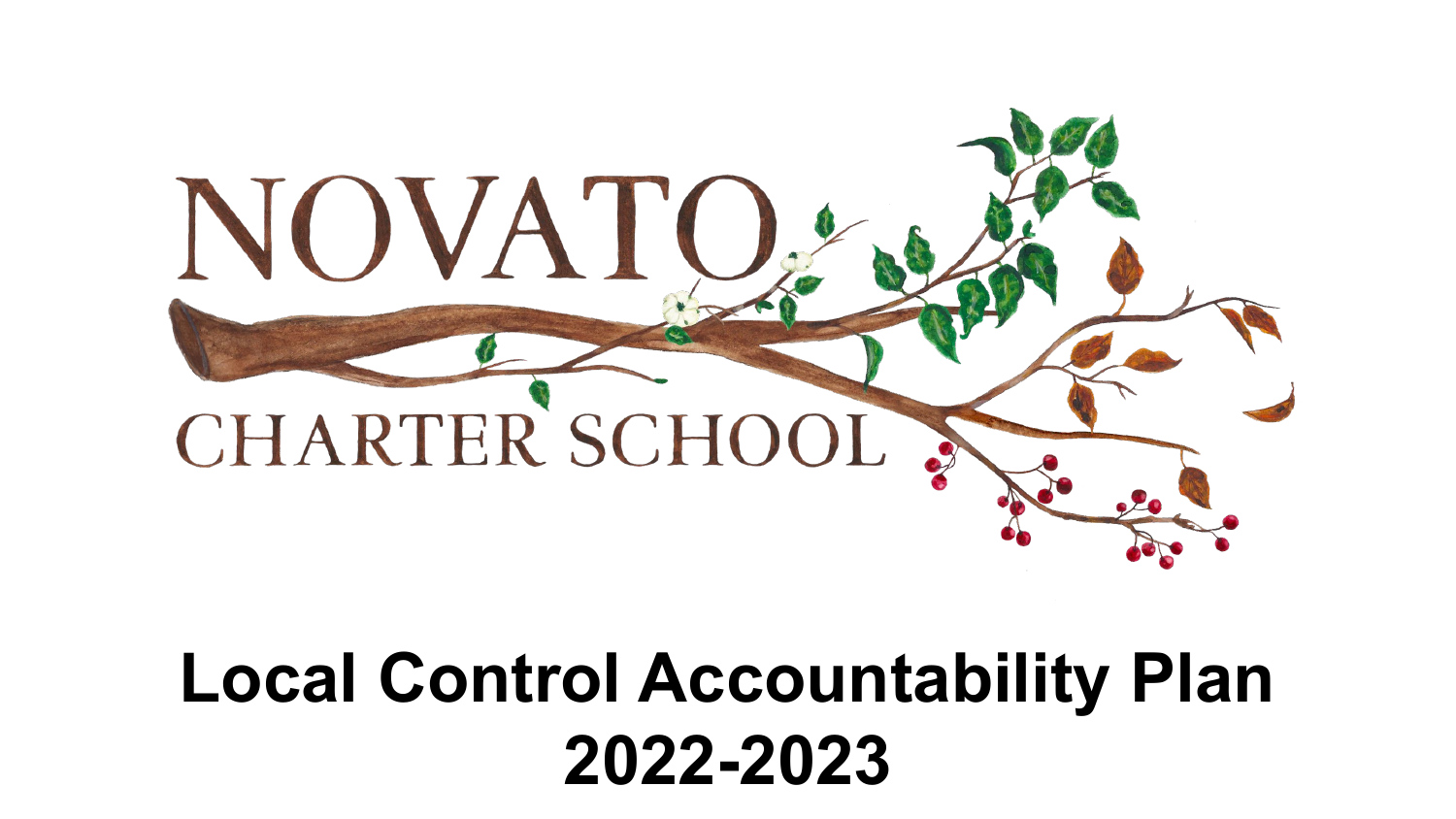### **NCS Core Values**

- **Respect**
- Collaboration
- Creativity and the Art of Teaching
- Holistic/Developmental Approach
- Accountability

## **Mission Statement**

*We believe our students will positively impact the world. Our Mission is to guide students to discover their individual gifts, build connections with others, and foster a love of learning.*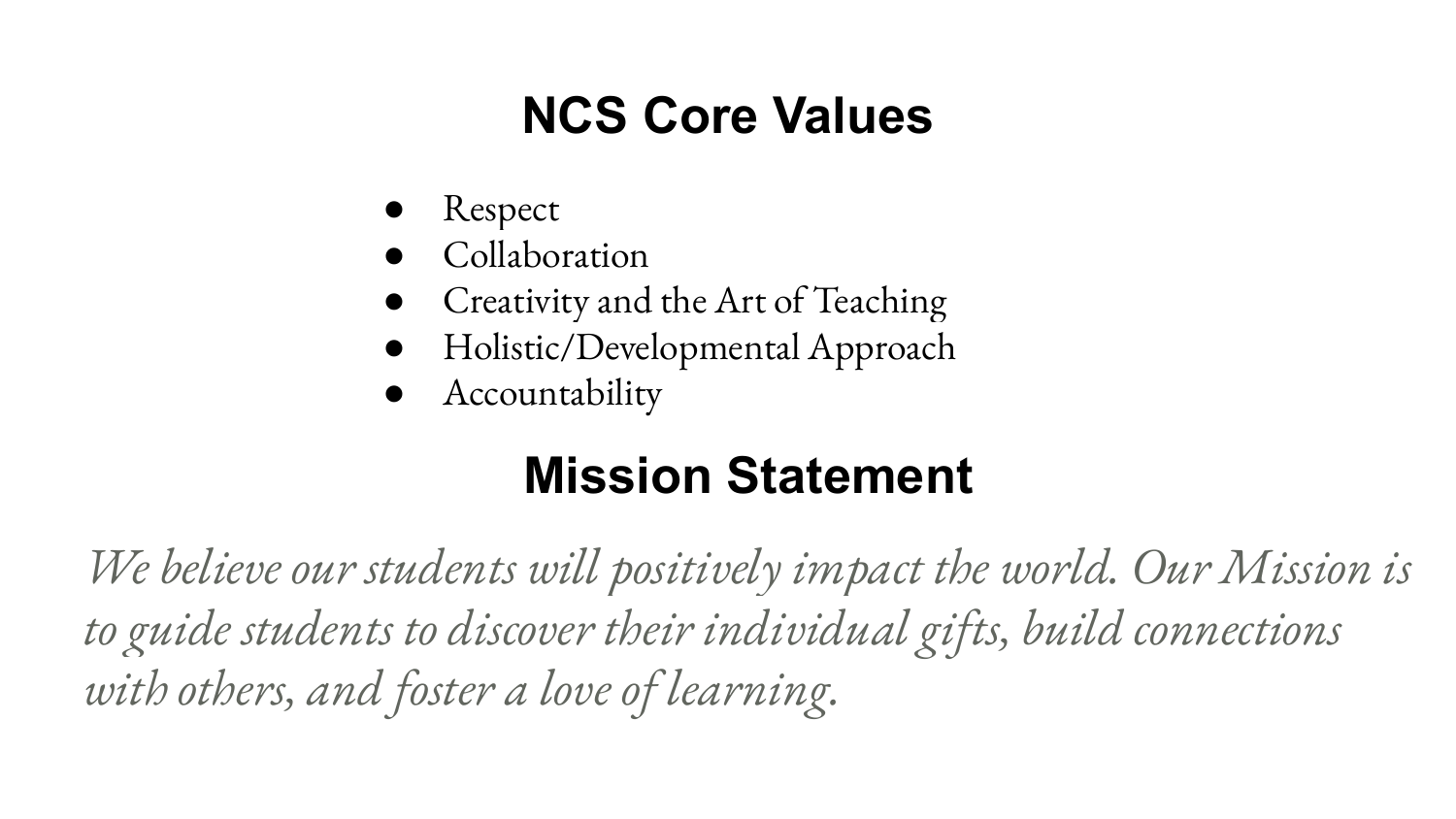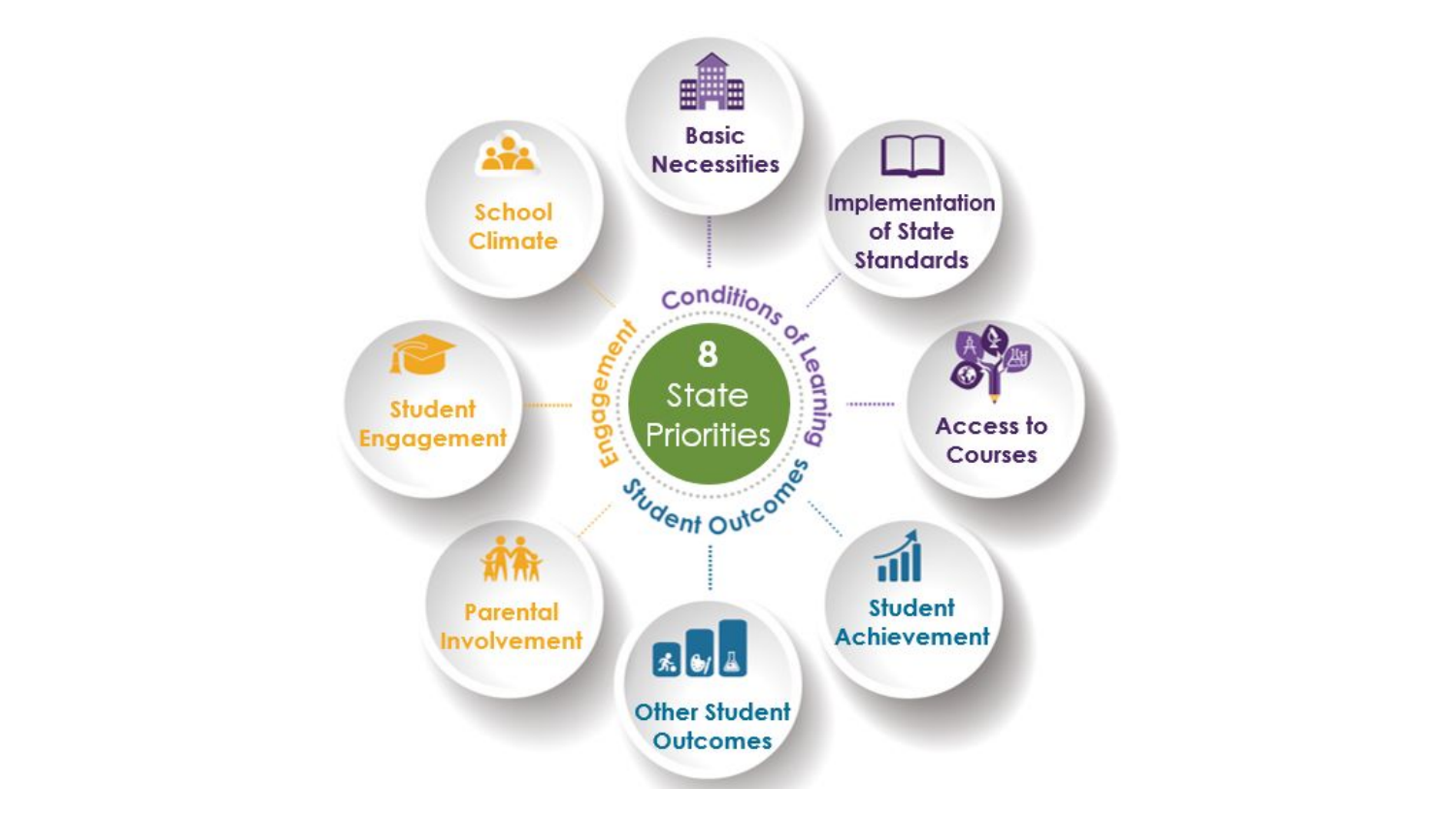### **2022-2023 Goals**

- 1. Provide a safe, secure, and fully equipped environment for optimal student learning. SP: 1, 2, 4, 5, 6
- 2. Increase educational partner (student, parent, faculty) engagement and understanding of curricular expectations in order to support student success. SP: 1, 3, 4, 5, 6, 8
- 3. Provide Multi-Tiered System of Support including Response-to-Intervention, Social-Emotional Support, and Special Education resources. SP: 1, 2, 4, 5, 6
- 4. Provide a high quality education aligned with the core principles of Public Waldorf Education. SP: 1, 2, 4, 5, 6
- 5. Ensure continued student success on CAASPP exams. SP: 2, 4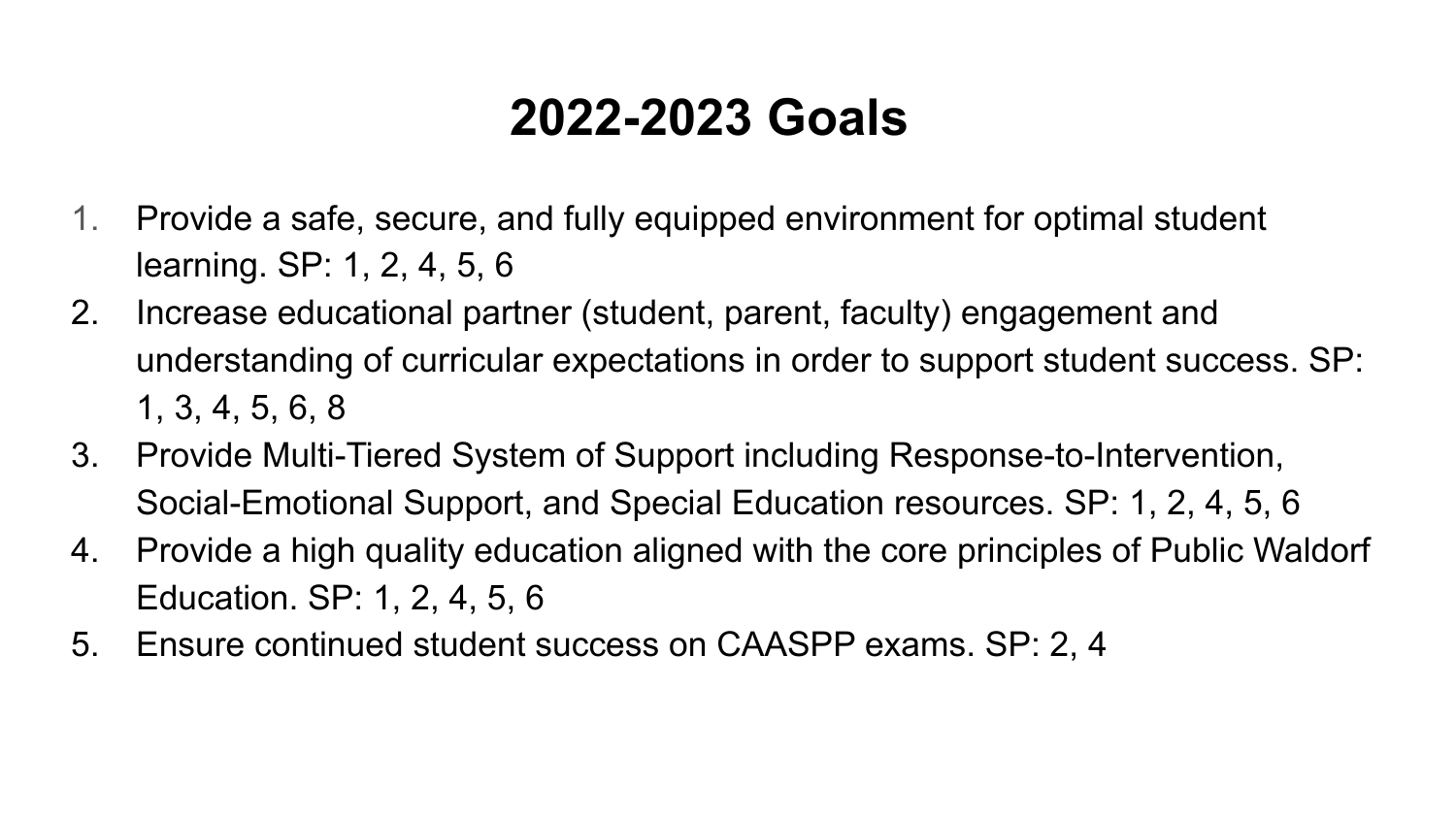### **Goal 1 Action Steps**

#### **Goal: Provide a safe, secure, and fully equipped environment for optimal student learning.**

- 1. Strengthen and document community building events including festivals, field trips, and in-person parent informational meetings.
- 2. Maintain technology identified for optimal teaching and student learning.
- 3. Technology training for all teachers, students, and staff.
- 4. Continue digital literacy education.
- 5. Continue implementation and analysis of anti-bias education.
- 6. Total General Ed Training Budget includes Actions 3,4,& 5
- 7. Additional RTI Training will be delivered by RTI Faculty and Staff See Goal 3 for applicable staff costs.
- 8. Anti-bias professional development for faculty and staff
- 9. Emergency and safety training for all faculty and staff.
- 10. Facility Maintenance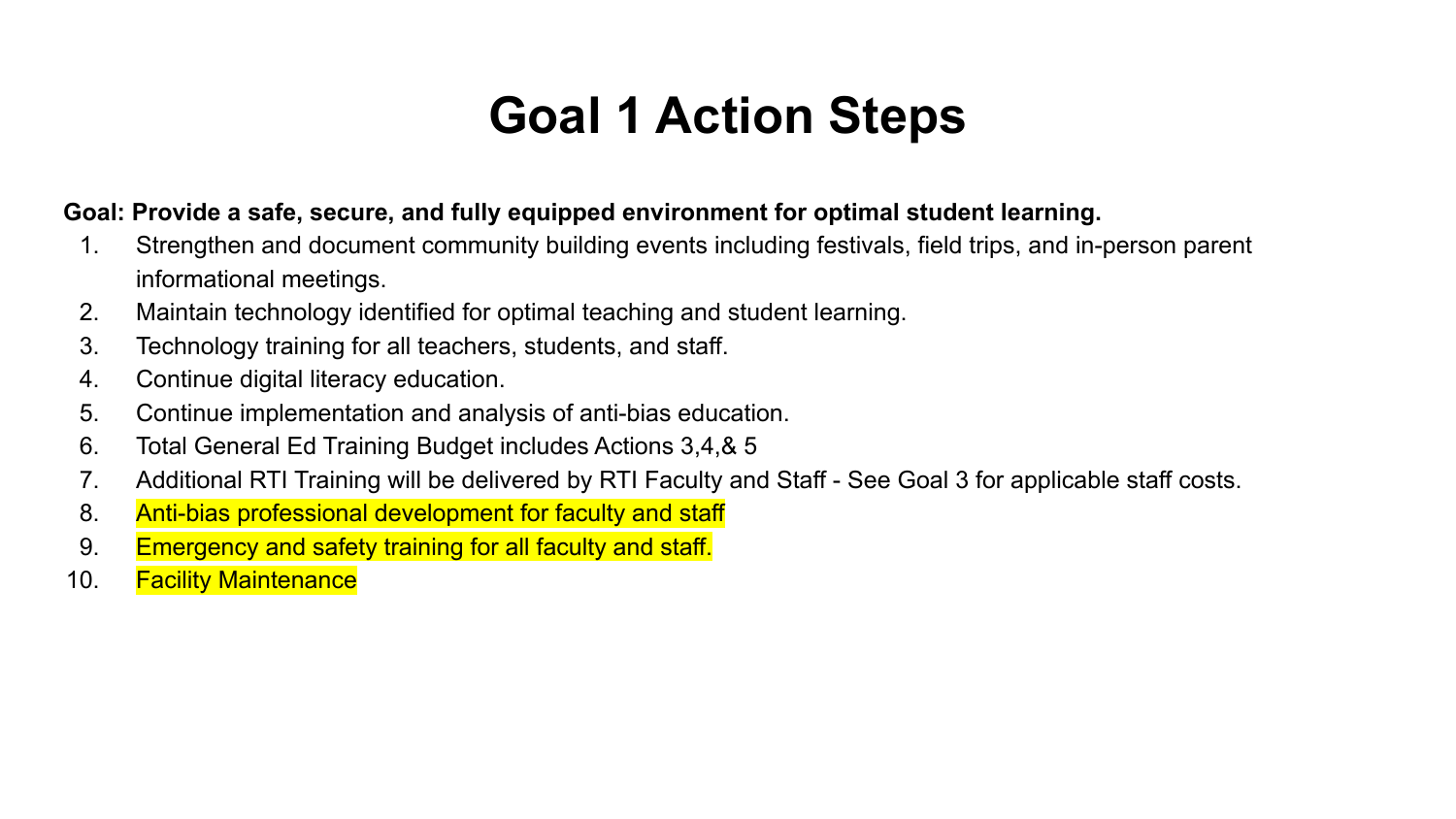### **Goal 2 Action Steps**

**Goal: Increase educational partner (student, parent, faculty) engagement and understanding of curricular expectations in order to support student success.**

- 1. Essential standards/pbe, skills reporting and habit reporting
- 2. Create a skill expectation continuum for ELA and mathematics through the grades.
- 3. Create and communicate homework expectations.
- 4. Increase parent volunteering.
- 5. Provide quality parent education events
- 6. Subject Through the Grades Chart Discontinued
- 7. Hold at least one parent-teacher conference in the Fall and an additional conference as needed, to review progress and discuss the student role in success.
- 8. Core Curriculum/Enhanced Academics Implementation Total Staff Costs
- 9. Create a new report card template aligned with state standards.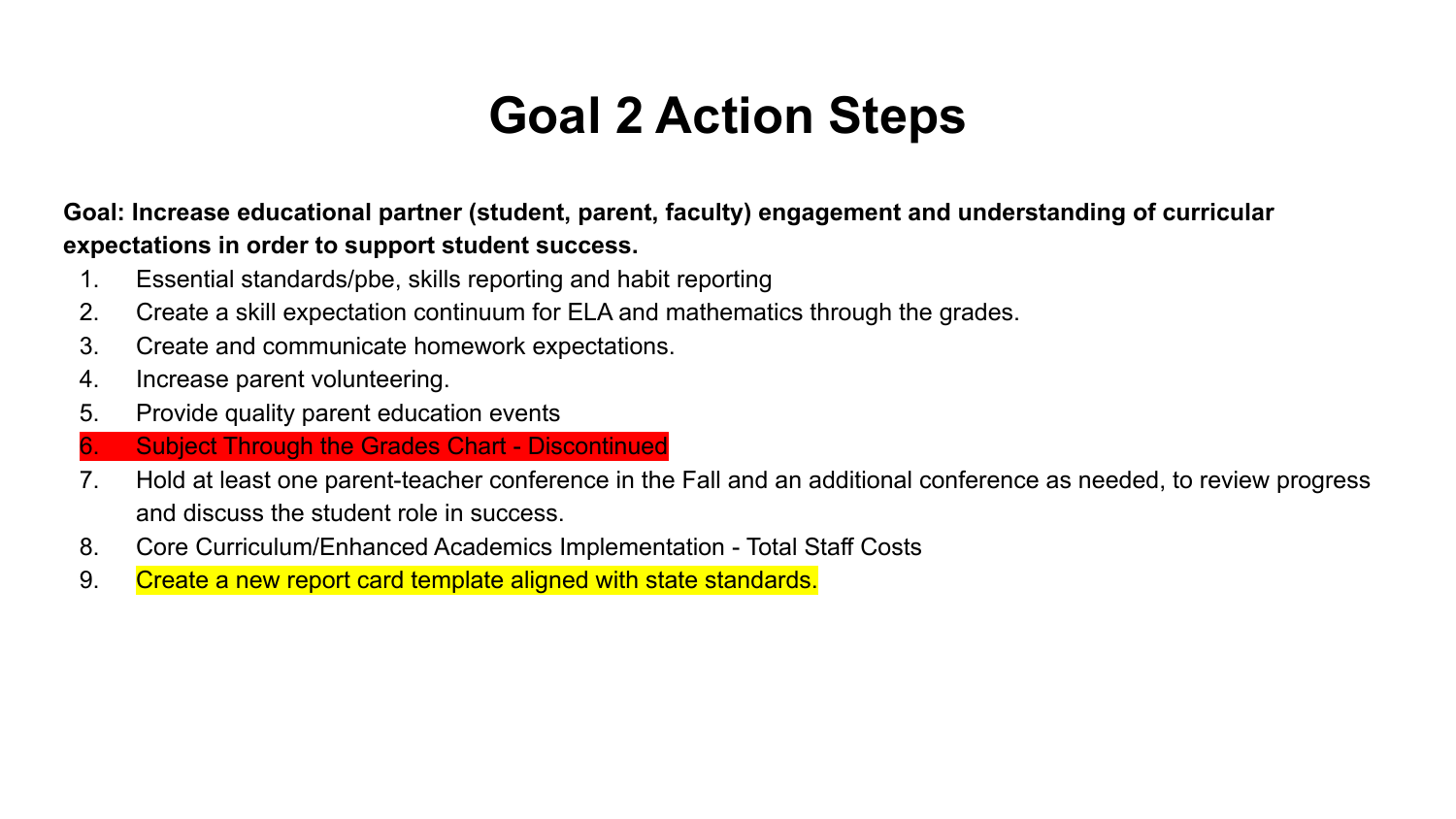### **Goal 3 Action Steps**

#### **Goal: Provide Multi-Tiered System of Support including Response-to-Intervention, Social-Emotional Support, and Special Education resources.**

- 1. Engage services of a school counselor.
- 2. Continue social and emotional learning (SEL) work internally as well as with community partners.
- 3. Utilize response-to-intervention (RTI) practices.
- 4. Rollout of Universal Design for Learning (UDL) practices schoolwide.
- 5. Strengthen designated Multi-Tiered System of Support (MTSS) to assess student needs so that targeted instruction can be used most effectively.
- 6. Implement Positive Behavior Interventions and Supports (PBIS) and social and emotional learning (SEL) supports schoolwide to maintain a positive school climate.
- 7. Implement after school instruction support for identified students.
- 8. Program Costs related to the delivery of Special Education Services. Some excess program costs are covered by other funding sources and not included in Special Education costs
- 9. ELOP Planning We will work with educational partners to develop a plan to offer expanded learning opportunities to meet the needs of unduplicated students.
- 10. UTK Planning We will develop a plan to meet the requirement of universal transitional kindergarten for all four-year-olds.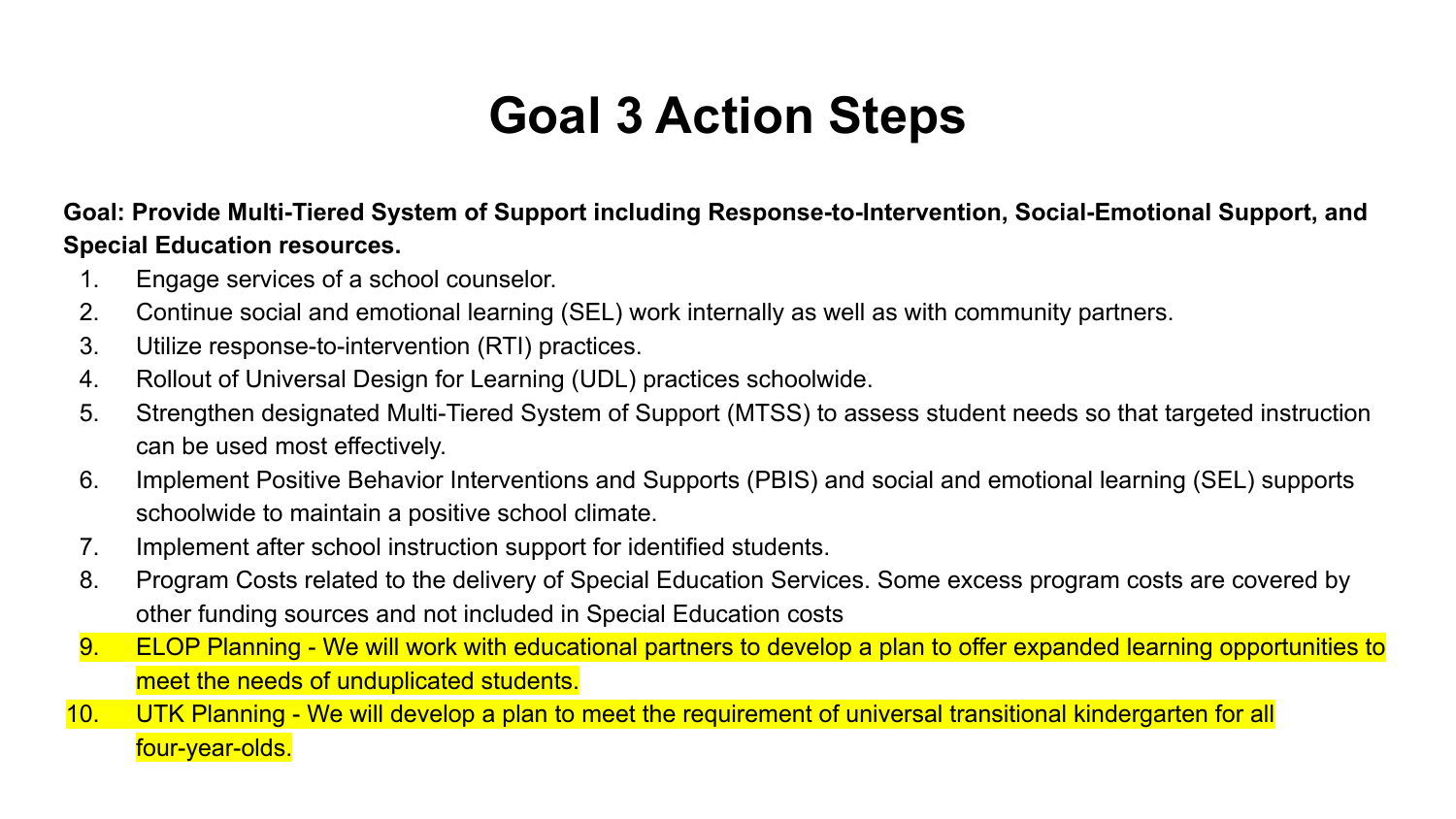### **Goal 4 Action Steps**

#### **Goal: Provide a high quality education aligned with the core principles of Public Waldorf Education.**

- 1. Hire and maintain highly qualified, credentialed teachers with Waldorf teacher training.
- 2. Continue membership with the Alliance for Public Waldorf Education
- 3. Continue professional development for faculty and staff in alignment with the core principles of Public Waldorf Education
- 4. Maintain and strengthen arts curriculum
- 5. Confirm and analyze alignment of common core state standards as articulated by the Alliance for Public Waldorf Education.
- 6. Faculty Salaries and Benefits for delivering Enhanced/Expanded Curricular Programs Music, Practical Arts, Physical Education
- 7. Cost of Waldorf Program Class Materials and Supplies (Objects 4300-01 through 4300-09)
- 8. Management and Admin / Food Services Staff Costs (excl costs reported separately elsewhere)
- 9. Materials and Supplies Costs General / Operating not reported elsewhere
- 10. Other Operating Costs (Facilities/General) not reported elsewhere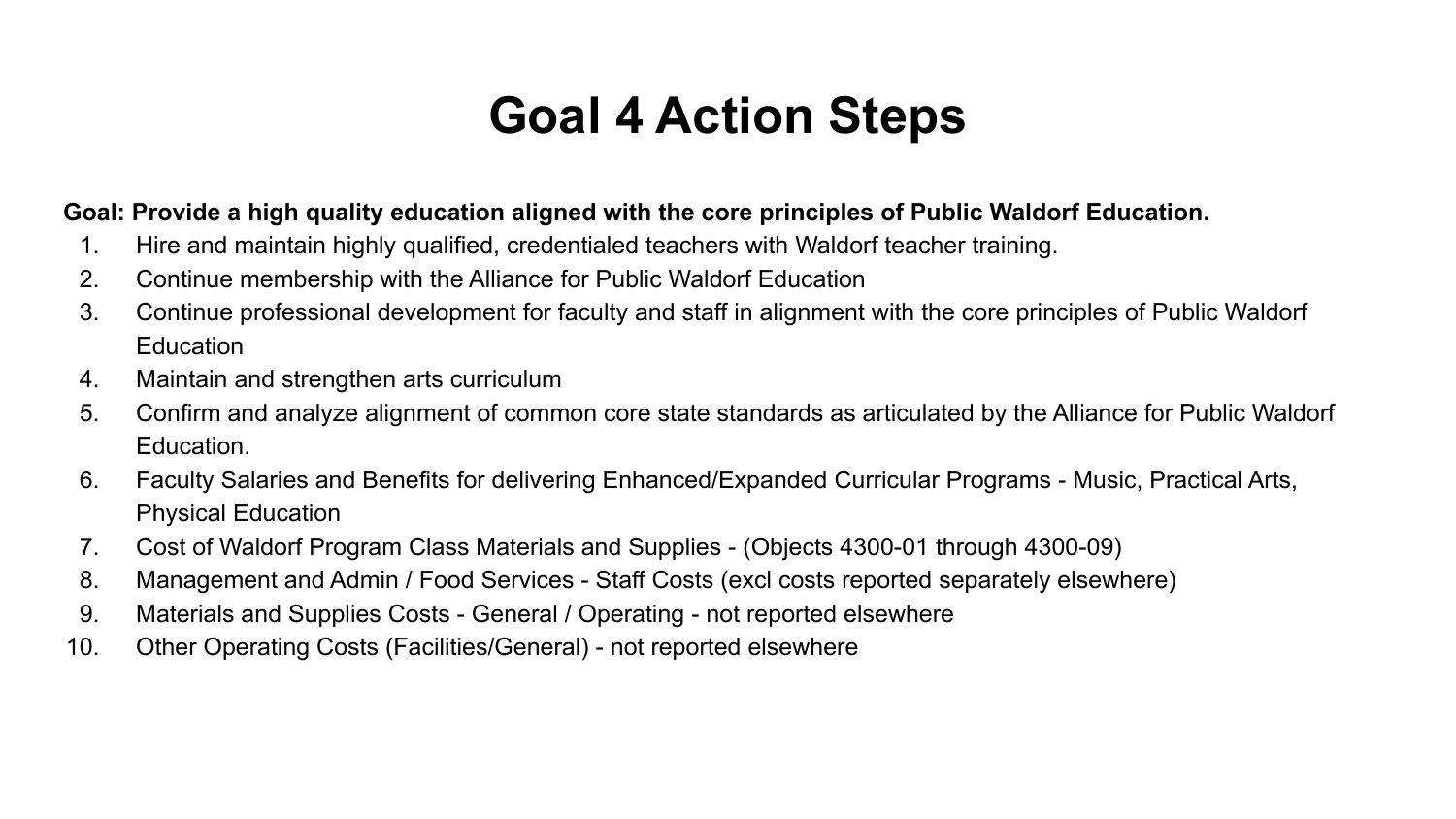### **Core Principles of the Alliance for Public Waldorf Education**

- 1. **Image of the Human Being**: Public Waldorf education is founded on a coherent image of the developing human being.
- 2. **Child Development**: An understanding of child development guides all aspects of the educational program, to the greatest extent possible within established legal mandates.
- 3. **Social Change Through Education**: Public Waldorf education exists to serve both the individual and society.
- 4. **Human Relationships**: Public Waldorf Schools foster a culture of healthy relationships.
- 5. **Access and Diversity**: Public Waldorf Schools work to increase diversity and access to all sectors of society.
- 6. **Collaborative Leadership**: School leadership is conducted through shared responsibilities within established legal structures.
- 7. **Schools as Learning Communities**: Public Waldorf schools cultivate a love of lifelong learning and self-knowledge.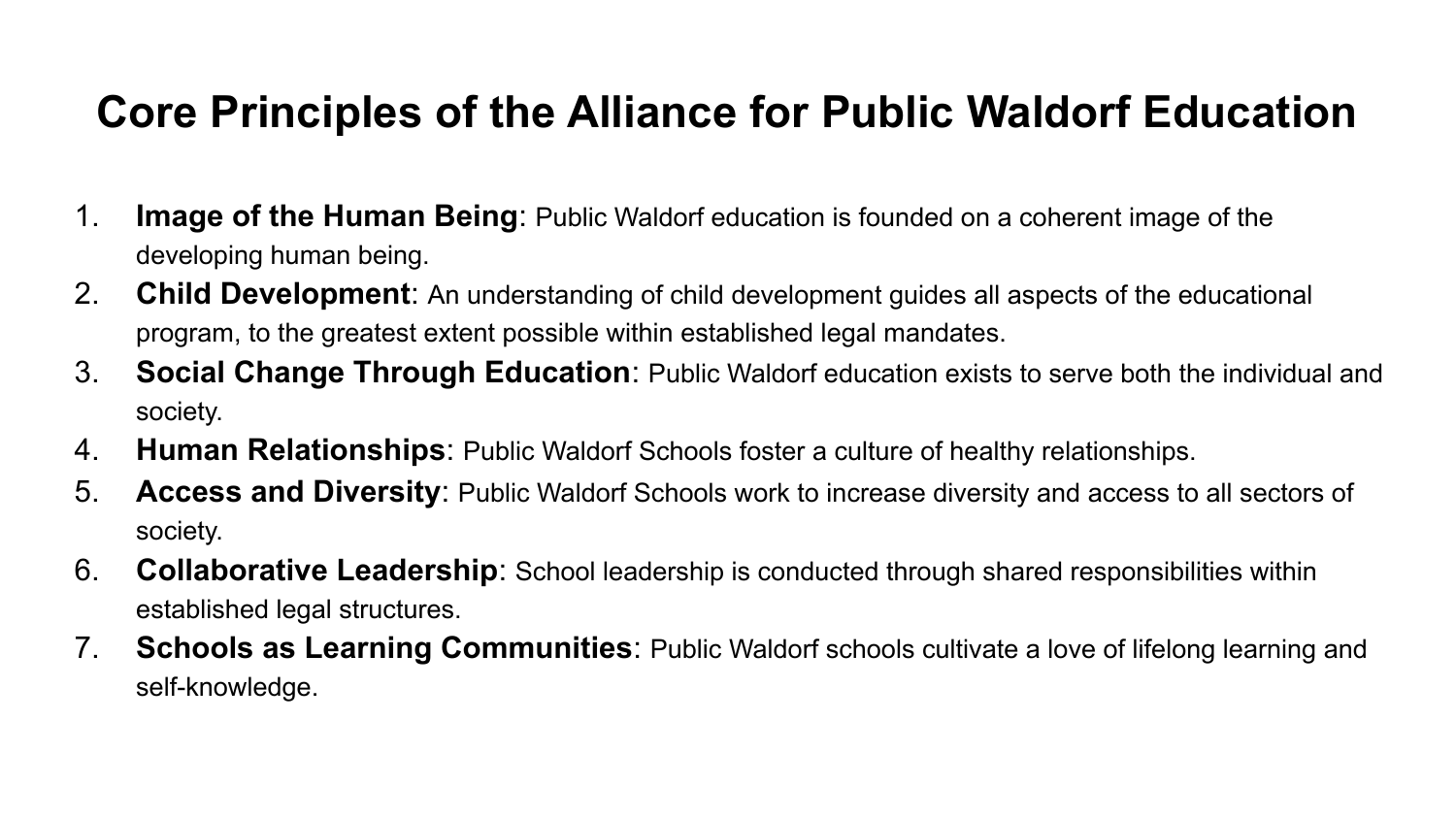### **Goal 5 Action Steps**

#### **Goal: Ensure continued student success on CAASPP exams.**

- 1. All students in 3rd through 8th grade will participate in interim CAASPP assessments.
- 2. Educate teachers and students on test taking strategies.
- 3. The school will continue to use Universal Tools and Designated Supports for standardized tests.
- 4. The school will continue English Language Arts (ELA) and mathematics benchmark assessments.
- 5. The school will identify a testing and assessments coordinator.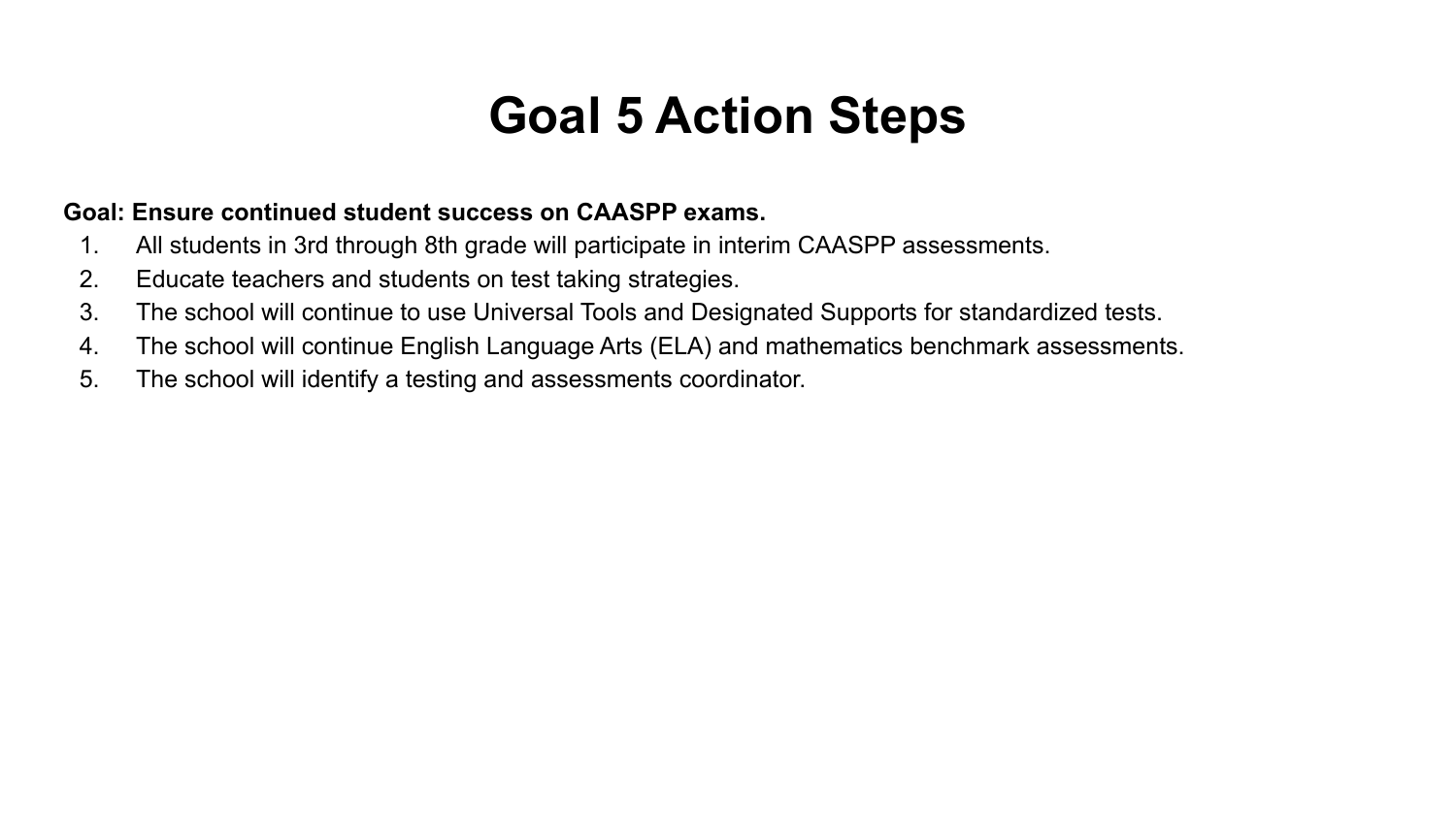### Universal Transitional Kindergarten (UTK)

California has instituted a universal transitional kindergarten program which will gradually make transitional kindergarten available to every 4-year old. Each year, beginning in the 2022-23 school year, the eligibility age for kindergarten will move earlier until in the 2024-25 school year all 4-year olds will be eligible for transitional kindergarten.

As a result, Novato Charter School must prepare a plan to gradually integrate these younger children into our kindergarten program.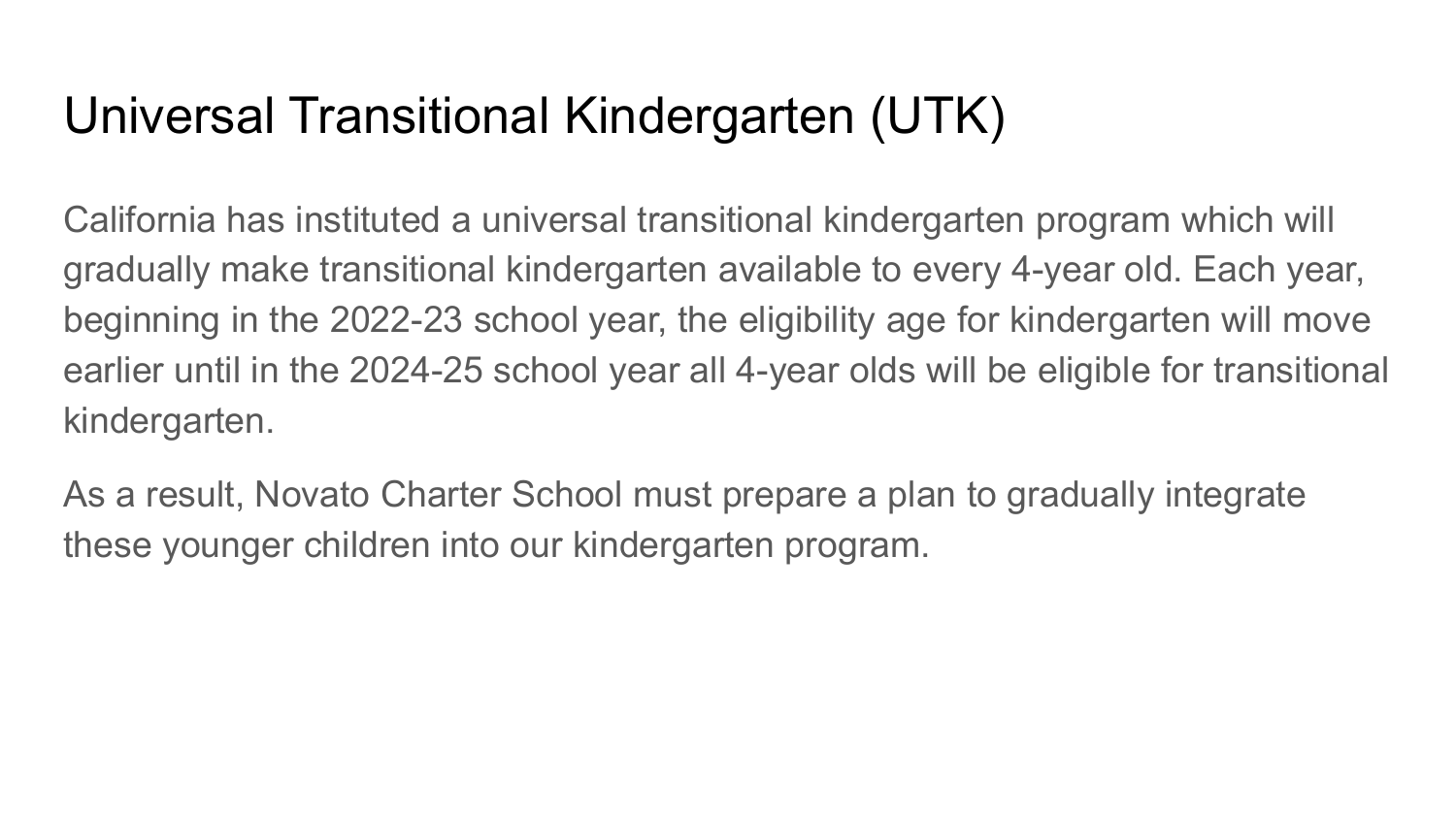### Expanded Learning Opportunities Program (ELO-P)

The 2020-21 State Budget established the Expanded Learning Opportunities Program (ELO-P). The intent of this program is for all LEAs to offer all unduplicated students in classroom-based instructional programs access to comprehensive afterschool and intersessional expanded learning opportunities. Unduplicated students are students who are English Learners, or Foster Youth, or Low Income.

Novato Charter plans to work with a community partner to offer an Expanded Learning Opportunities Program beginning in the 2023-24 school year. We are required to offer this program free of charge to all unduplicated students in grades TK-6 and to provide access to the program to 50 percent of them.

Currently 9% of Novato Charter School students in grades TK-6 are unduplicated.